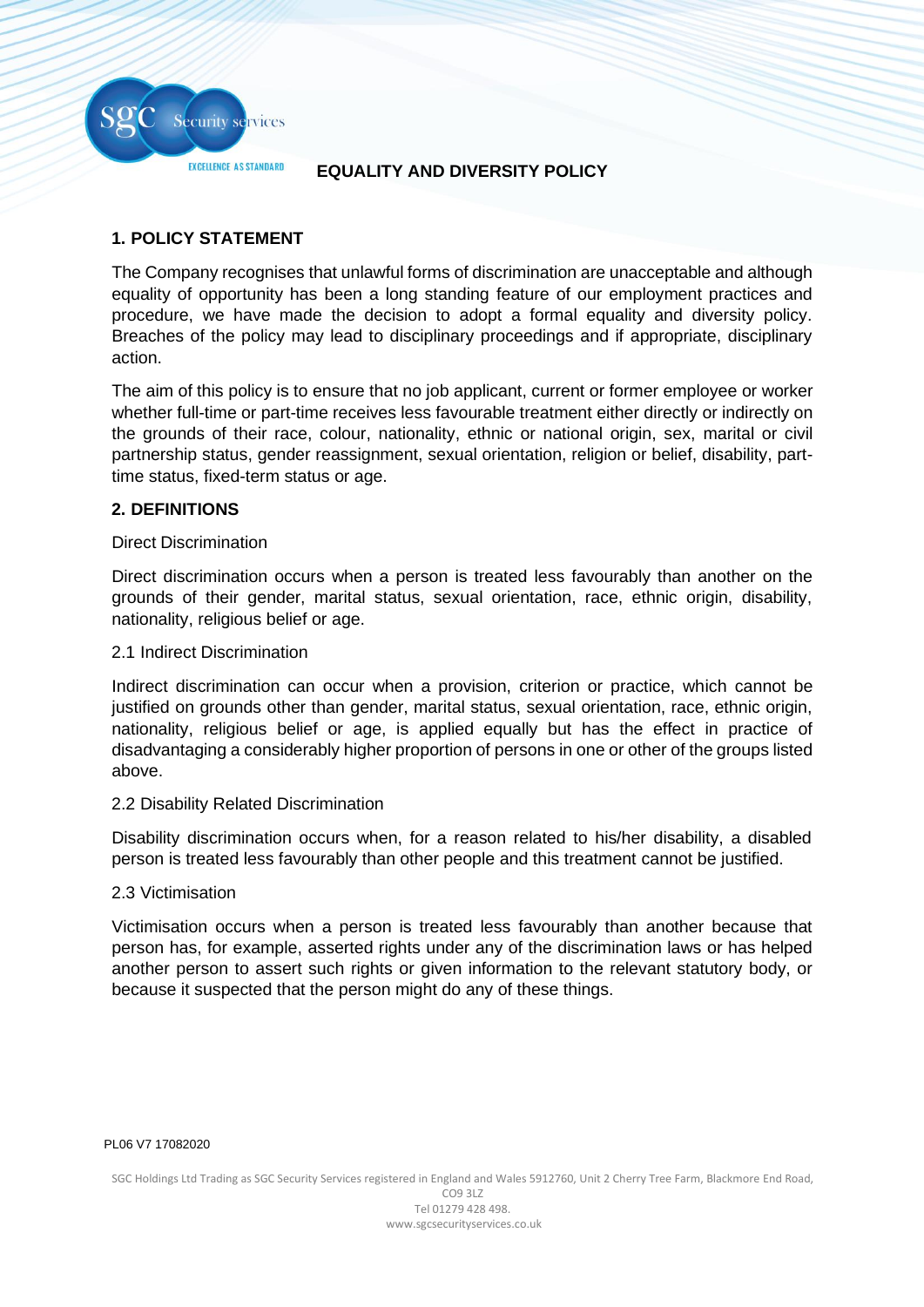

Harassment occurs where on the grounds of gender, marital status, sexual orientation, race, ethnic origin, nationality, disability, religious belief or age, a person engages in unwanted conduct which has the purpose or effect of violating another person's dignity, or creating an intimidating, hostile, degrading, humiliating or offensive environment for him.

## **3. IMPLEMENTATION**

The Directors have responsibility for the effective implementation of this policy. However, we expect all of our employees to abide by this policy and help create an inclusive and diverse environment.

In order to implement this policy we will ensure that:

• A statement of intent with regard to equality of opportunity is placed on all job advertisements and as far as possible made known to all job applicants.

• The Company will also ensure that the policy is circulated to any agencies responsible for our recruitment

• The policy will be communicated to all private contractors reminding them of their responsibility towards the equality of opportunity

• Directors, Managers and Supervisors are aware of their responsibilities and are given appropriate training

• Appropriate training and guidance will be provided on all induction programmes and management courses

• Consultation will take place with all employee forums/representatives on the implementation of this policy and any amendments to practice

- A system is set up to collect statistical data on the composition of our work force
- Adequate resources are made available to fulfil the aims and objectives of this policy

• The policy will be implemented in accordance with the appropriate statutory requirements and full account will be taken of all available guidance and in particular any relevant Codes of **Practice** 

### **4. AFFIRMATIVE ACTION**

Where appropriate, lawful positive action measures such as special encouragement in job advertisements or special training will be developed.

### **5. INFORMATION AND REVIEW**

This Policy will be reviewed annually or sooner if there is a change in legislation. Consideration will be given, if necessary, to adjusting the policy to afford a greater equality of opportunities to all applicants and staff.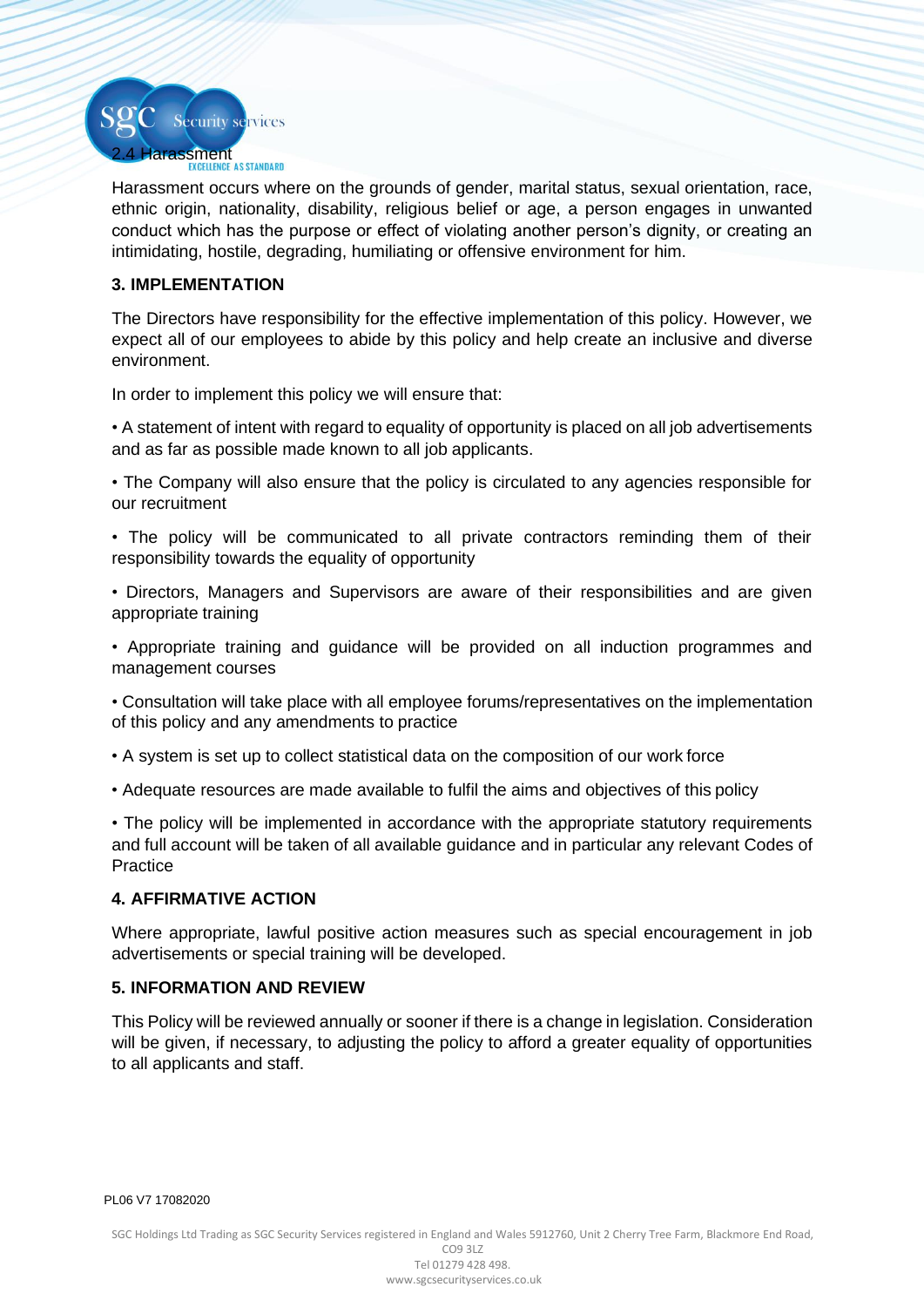

**EXCELLENCE AS STANDARD** 

### **6. RECRUITMENT AND SELECTION**

• The Company recognises that the recruitment and selection process is crucially important to any equal opportunities policy. We will endeavour through appropriate training to ensure that employees making selection and recruitment decisions will not discriminate, whether consciously or unconsciously, in making these decisions

• Promotion and advancement will be made on merit and all decisions relating to this will be made within the overall framework and principles of this policy

• Job descriptions, where used, will be revised to ensure that they are in line with our equal opportunities policy. Job requirements will be reflected accurately in any Personnel specifications

• The Company will adopt a consistent, non-discriminatory approach to advertising of vacancies

• The Company will not confine our recruitment to areas or media sources which provide only, or mainly, applicants of a particular group

• All applicants who apply for jobs with us will receive fair treatment and will be considered solely on their ability to do the job

• All employees involved in the recruitment process will periodically review their selection criteria to ensure that they are related to the job requirements and do not unlawfully discriminate

• Short-listing will be carried out by more than one person where possible

• Interview questions will be related to the requirements of the job and will not be of a discriminatory nature

• Selection decisions will not be influenced by any perceived prejudices of other staff

#### **7. COMPLAINTS**

Employees who believe they have suffered any form of discrimination, victimisation or harassment are entitled to raise the matter through the Company Grievance Procedure. All complaints of discrimination will be dealt with seriously, promptly and confidentially. The Company will seek to ensure that employees making complaints will not be victimised. Any complaint of victimisation will be dealt with seriously, promptly and confidentially. Victimisation will result in disciplinary action and may lead to dismissal.

### **8. RESPONSIBILITIES**

All employees have a responsibility to accept their personal involvement in the practical application of this policy but specific responsibility falls upon managers, supervisors and staff provisionally involved in recruitment, employee administration

### **9. DOCUMENT REVISION HISTORY**

PL06 V7 17082020

SGC Holdings Ltd Trading as SGC Security Services registered in England and Wales 5912760, Unit 2 Cherry Tree Farm, Blackmore End Road,

CO9 3LZ Tel 01279 428 498. www.sgcsecurityservices.co.uk